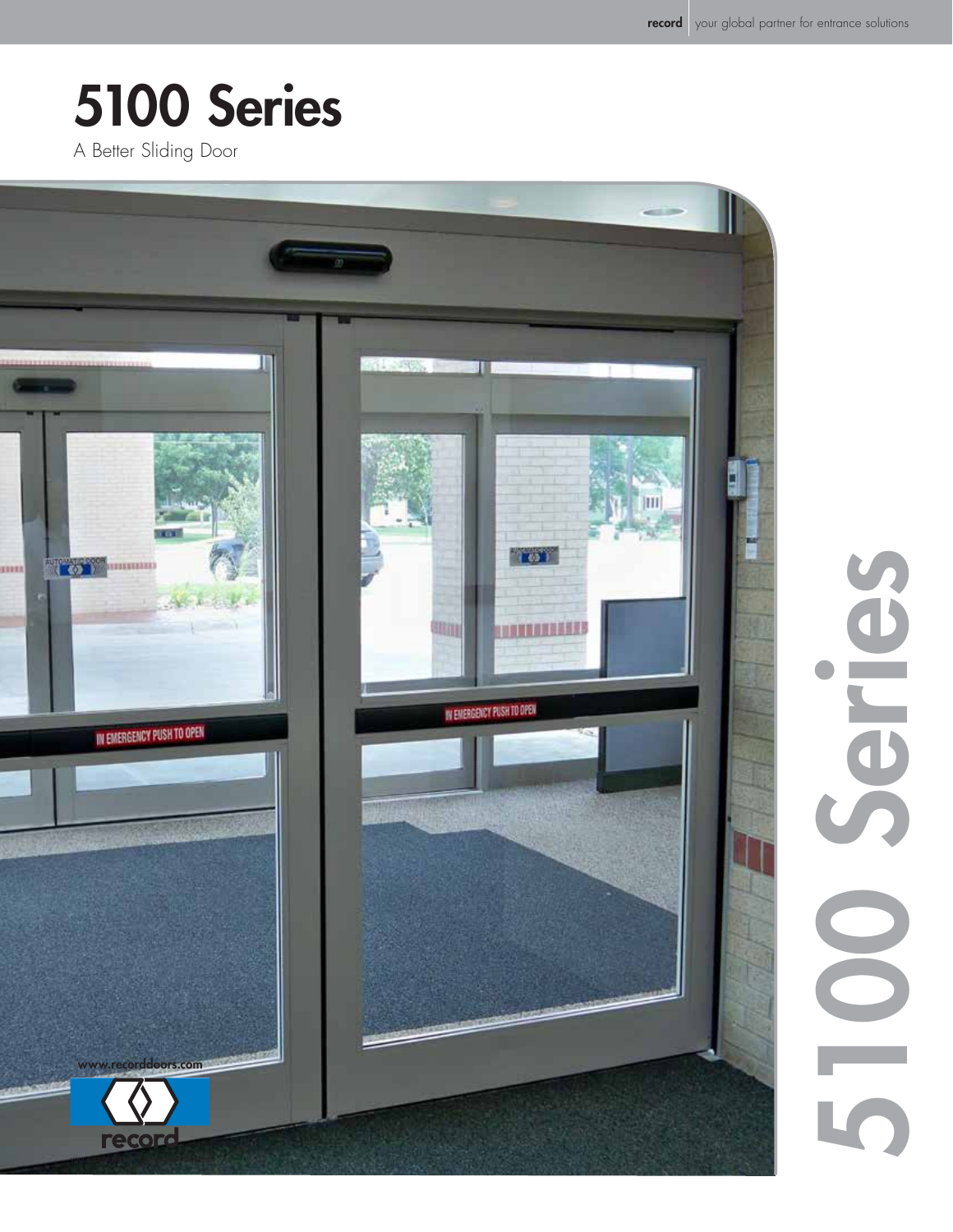# record doors 5100 Series

A Better Sliding Door



## Sliding door packages from record doors offer:

- If The exclusive SMART panel display pad (information in the why we are better brochure) which performs a complete diagnostic evaluation of the door during each and every cycle. If it detects an anomaly, it displays such on the screen. This allows the end user to determine if a simple adjustment is required, a reset, or even which part has become problematic. This system alone saves thousands of dollars on possible service calls annually.
- $\rightarrow$  Electronics allow for both low wattage consumption and energy efficiency
	- o The Standby load has been tested at 25 watts. This is when the door is closed at rest and set on automatic mode, with other peripherals connected such as sensors, locking, etc.
	- o The maximum loading (continuously in full operation) has been tested at 100 watts.
	- o The nearest competitor is 2½ times this draw.
	- o The cost to operate our door is less than \$25.00 per year
- Automatic resizing technology provides for adjustments in door opening and closing width after every cycle should the door determine a wider opening is required due to heavy pedestrian traffic or two way traffic. When pedestrian traffic slows, the door automatically detects this and reduces its opening to save on air conditioning and heating costs. This is an exclusive feature.
- $\rightarrow$  Standard two year warranty
- $\rightarrow$  Door cycle count standard
- $\rightarrow$  The ability to advise the end user of performing a daily safety check, who to call for service and when their planned maintenance is due-all through the display pad!
- $\rightarrow$  Fluid, smooth and quiet operation-the quietest in the industry bar none.

#### The S.M.A.R.T. Panel:



- $\rightarrow$  A control panel with an intuitive interface and visual feedback of door status. Selecting the operational mode of the door is a single button press, and the built-in display will provide confirmation.
- $\rightarrow$  Can be manually locked, preventing unauthorized alteration by those who do not have permission to adjust the door.
- $\rightarrow$  Will automatically provide on alert message if an abnormal condition occurs.
- $\rightarrow$  Provides user with the phone number of an authorized service agent.
- $\rightarrow$  Reminds you of your commitment in performing a daily safety check.
- $\rightarrow$  Provides information regarding objects in track that may negatively impact the operation of the door.
- $\rightarrow$  Displays current door setting in regard to traffic selection and egress.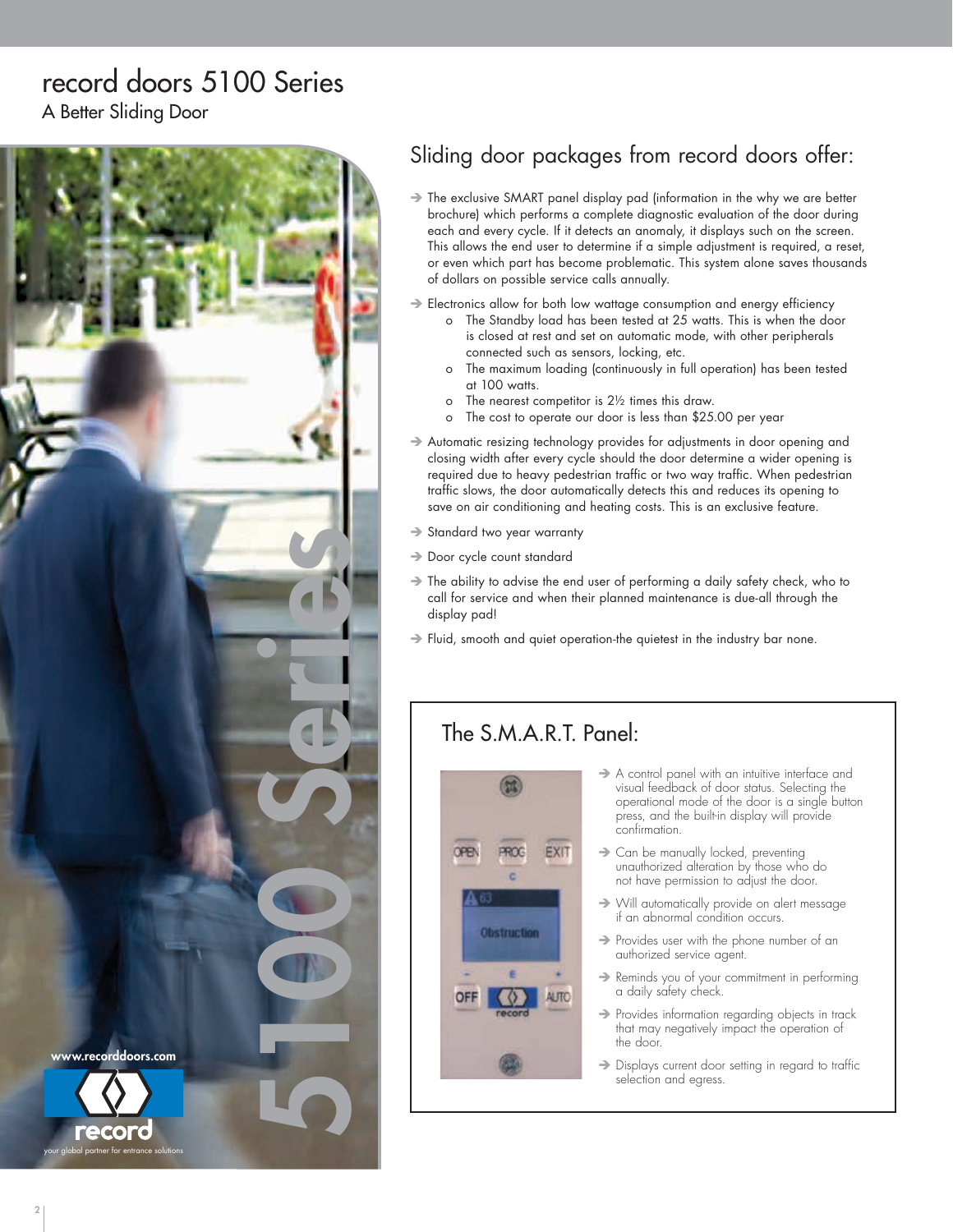record door's new 5100 series sliding door offers the very latest in automatic door technology to assure the quietest, smoothest performance in a sleek and elegant design. Offering a variable breadth of configurations and functions, the 5100 series assures the architect and building owner a wide array of capabilities in ensuring the most dependable, secure and attractive entranceway available by choosing from the following options:

#### Telescopic Doors

 $\rightarrow$  Door panels open and close in an elegant and noiseless movement and at different, harmoniously coordinated speeds. This interesting motion is not only aesthetically pleasing but also functional. The telescopic sliding door operator is ideal for narrow passages where the opening width obtained with a standard sliding door would not be sufficient. Crowded entrances are no problem as it opens quickly and quietly.

#### Surface Applied Units

 $\rightarrow$  The 5100 series automatic sliding door package may also be specified or ordered for surface mounted applications. This allows for the sliding door system to be mounted to existing structures with little or no modification required. The 5100 series surface mounted package is perfect for retrofit construction and in providing for ADA compliance.

#### All Glass

All Glass- Showcasing a building, emphasizing a lobby or creating an illusion of openness, the 5200 series all glass sliding door system allows the beauty and elegance to show through the entrance area with clear line of sight unhindered by vertical stiles. This entrance creates an unobstructed view of either the interior or exterior of a building while providing the same smooth, quiet and reliable operation as the 5100 series.

Suitable for high end design applications as well as every day use, the 5200 series is the perfect compliment for architectural design creativity in entrances.

#### Tandem

 $\rightarrow$  The Tandem sliding door system by record-usa allows both an identified entry door and an exit door work independent of each other while sharing the same header assembly for aesthetic and design simplicity. Another added feature is that these doors provide a larger clear door opening than the standard 5100 series would allow.

The 5100 series telescopic doors utilize 1 ¾" X 6 ¾" framing and are available in 3 or 6 panel configurations.